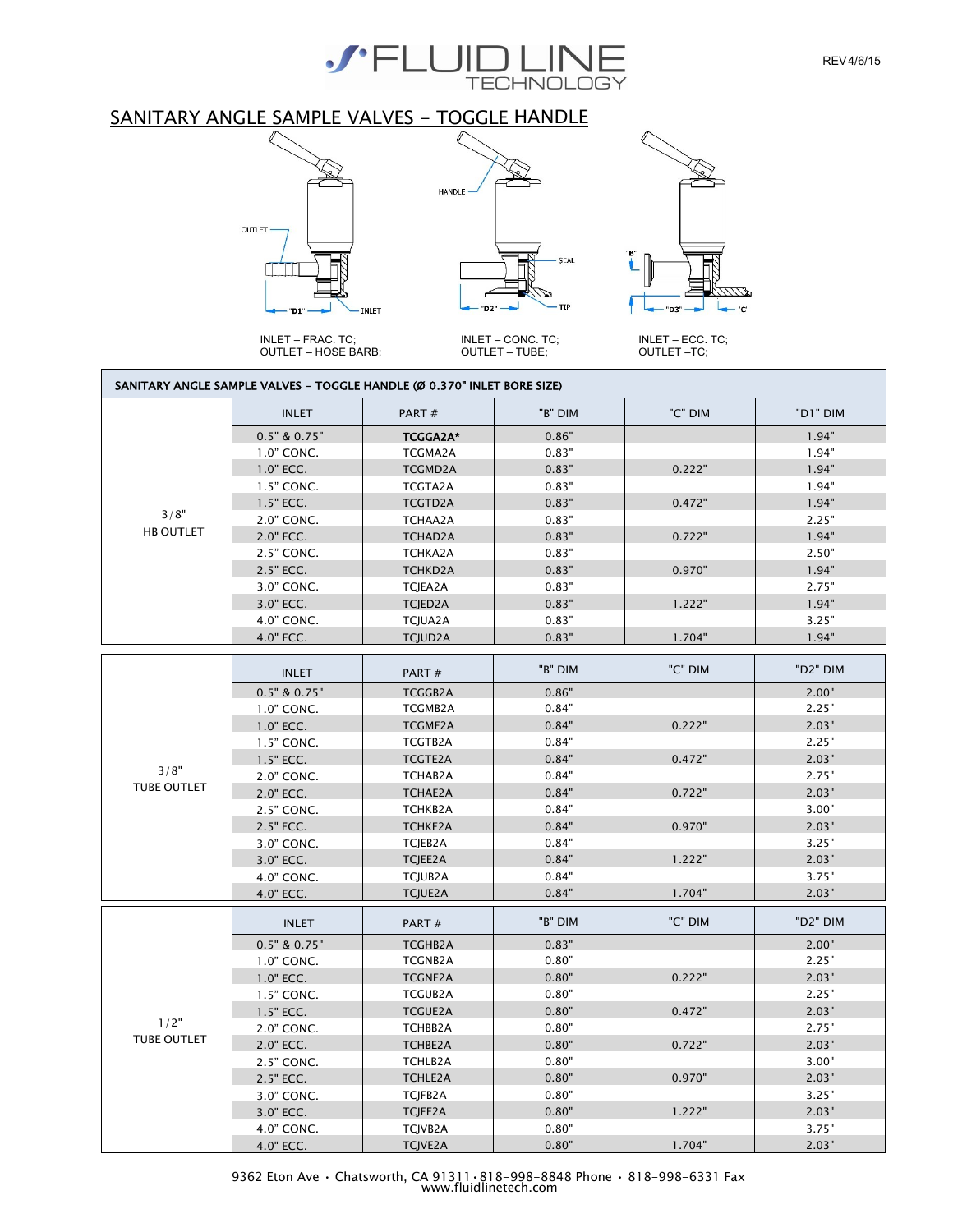

## SANITARY ANGLE SAMPLE VALVES - TOGGLE HANDLE

| SANITARY ANGLE SAMPLE VALVES - TOGGLE HANDLE (Ø 0.370" INLET BORE SIZE) |                  |                |         |         |          |
|-------------------------------------------------------------------------|------------------|----------------|---------|---------|----------|
|                                                                         | <b>INLET</b>     | PART#          | "B" DIM | "C" DIM | "D3" DIM |
|                                                                         | $0.5"$ & $0.75"$ | TCGHC2A        | 0.83"   |         | 2.00"    |
|                                                                         | 1.0" CONC.       | TCGNC2A        | 0.80"   |         | 2.25"    |
|                                                                         | $1.0"$ ECC.      | <b>TCGNF2A</b> | 0.80"   | 0.222"  | 2.03"    |
|                                                                         | 1.5" CONC.       | <b>TCGUC2A</b> | 0.80"   |         | 2.25"    |
|                                                                         | $1.5"$ ECC.      | <b>TCGUF2A</b> | 0.80"   | 0.472"  | 2.03"    |
| 1/2"                                                                    | 2.0" CONC.       | TCHBC2A        | 0.80"   |         | 2.75"    |
| <b>TC OUTLET</b>                                                        | 2.0" ECC.        | TCHBF2A        | 0.80"   | 0.722"  | 2.03"    |
|                                                                         | 2.5" CONC.       | TCHLC2A        | 0.80"   |         | 3.00"    |
|                                                                         | 2.5" ECC.        | TCHLF2A        | 0.80"   | 0.970"  | 2.03"    |
|                                                                         | 3.0" CONC.       | TCJFC2A        | 0.80"   |         | 3.25"    |
|                                                                         | 3.0" ECC.        | TCJFF2A        | 0.80"   | 1.222"  | 2.03"    |
|                                                                         | 4.0" CONC.       | TCJVC2A        | 0.80"   |         | 3.75"    |
|                                                                         | 4.0" ECC.        | <b>TCJVF2A</b> | 0.80"   | 1.704"  | 2.03"    |

|                  | <b>INLET</b>     | PART $#$       | "B" DIM | "C" DIM | "D1" DIM |
|------------------|------------------|----------------|---------|---------|----------|
|                  | $0.5"$ & $0.75"$ | <b>TCGHA2A</b> | 0.83"   |         | 1.94"    |
|                  | 1.0" CONC.       | <b>TCGNA2A</b> | 0.81"   |         | 1.94"    |
|                  | $1.0"$ ECC.      | <b>TCGND2A</b> | 0.81"   | 0.222"  | 1.94"    |
|                  | 1.5" CONC.       | <b>TCGUA2A</b> | 0.81"   |         | 1.94"    |
|                  | 1.5" ECC.        | <b>TCGUD2A</b> | 0.81"   | 0.472"  | 1.94"    |
| 1/2"             | 2.0" CONC.       | TCHBA2A        | 0.81"   |         | 2.25"    |
| <b>HB OUTLET</b> | 2.0" ECC.        | TCHBD2A        | 0.81"   | 0.722"  | 1.94"    |
|                  | 2.5" CONC.       | <b>TCHLA2A</b> | 0.81"   |         | 2.50"    |
|                  | 2.5" ECC.        | <b>TCHLD2A</b> | 0.81"   | 0.970"  | 1.94"    |
|                  | 3.0" CONC.       | <b>TCIFA2A</b> | 0.81"   |         | 2.75"    |
|                  | 3.0" ECC.        | TCJFD2A        | 0.81"   | 1.222"  | 1.94"    |
|                  | 4.0" CONC.       | TCJVA2A        | 0.81"   |         | 3.25"    |
|                  | 4.0" ECC.        | <b>TCJVD2A</b> | 0.81"   | 1.704"  | 1.94"    |

## SANITARY ANGLE SAMPLE VALVES - TOGGLE HANDLE CONFIGURATION EXAMPLE: PART# TCGGA2A\* - 3/8" HB OUTLET X 0.5" TC INLET ANGLE SAMPLE VALVE

 $TCGGA2A$ <sub>--</sub> **HANDLE**  $6 = SOLID$ **FINISH** 9 = SUBMERSIBLE  $LB = 20 RA EP$ **SEAL TIP**  $M = EPDM$  $T = TOGGLE$  $DB = 20 RA$ **ORIENTATION**  $H = PTFE-TFM$ S = TOGGLE SAFETY  $MB = 15 RA EP$  $N = VITON$ <sup>®</sup>  $T = ELASTOMER$  $0 = N/A$  $EB = 15 RA$  $P = RED SIL$  $C = TO CLAMP$  $Q = CLR$ . SIL.  $H = TO HANDLE$  $K = KALTRAZ^{\circ}$ 

|   |     | <b>HANDLE COLOR</b> |  |
|---|-----|---------------------|--|
| R |     | <b>RED</b>          |  |
| 7 |     | ORANGE              |  |
| Υ | $=$ | YELLOW              |  |
| G |     | GREEN               |  |
| R |     | - BI UF             |  |
| w |     | WHITF               |  |
|   |     | <b>BLACK</b>        |  |

NOTE:

Custom end connections available on request. Please contact a sales representative.

VITON® is a registered trademark of DuPont Performance Elastomers. KALTRAZ® is a registered trademark of Advant O Seal.